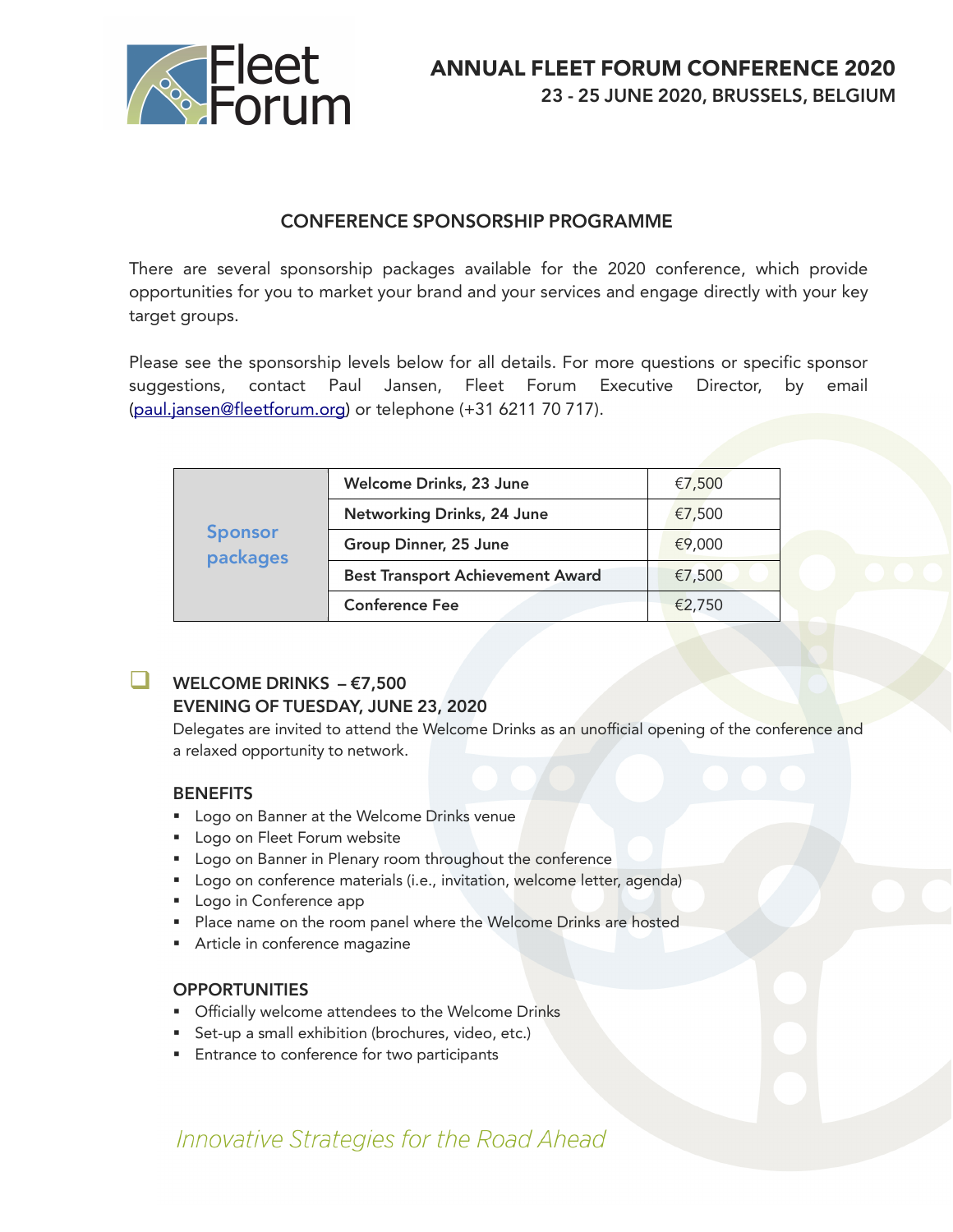

# ANNUAL FLEET FORUM CONFERENCE 2020

23 - 25 JUNE 2020, BRUSSELS, BELGIUM

## **NETWORKING DRINKS –**  $\epsilon$ **7,500** EVENING OF WEDNESDAY, JUNE 24, 2020

Delegates are invited to attend the Networking Drinks at the end of day 2 of the conference and a relaxed opportunity to network.

### **BENEFITS**

- Logo on Banner at the Networking Drinks venue
- Logo on Fleet Forum website
- Logo on Banner in Plenary room throughout the conference
- Logo on conference materials (i.e., invitation, welcome letter, agenda)
- Logo in Conference app
- Place name on the room panel where the Welcome Drinks are hosted
- **•** Article in conference magazine

#### **OPPORTUNITIES**

- **Officially welcome attendees to the Networking Drinks**
- Set-up a small exhibition (brochures, video, etc.)
- Entrance to conference for two participants

## GROUP DINNER –  $\epsilon$ 9,000

### EVENING OF THURSDAY, JUNE 25, 2019

The Group Dinner is a relaxed atmosphere to further encourage networking and informal discussion among delegates.

#### **BENEFITS**

- Logo on Banner at the Group Dinner venue
- Logo on Fleet Forum website
- Logo on Banner in Plenary room throughout the conference
- Logo on conference materials (i.e., invitation, welcome letter, agenda)
- Logo in Conference app
- Place name on the room panel where the Group Dinner is hosted
- **•** Article in conference magazine

#### **OPPORTUNITIES**

- **Officially welcome attendees to the Group Dinner**
- Set-up a small exhibition (brochures, video, etc.)
- Entrance to conference for two participants

# Innovative Strategies for the Road Ahead